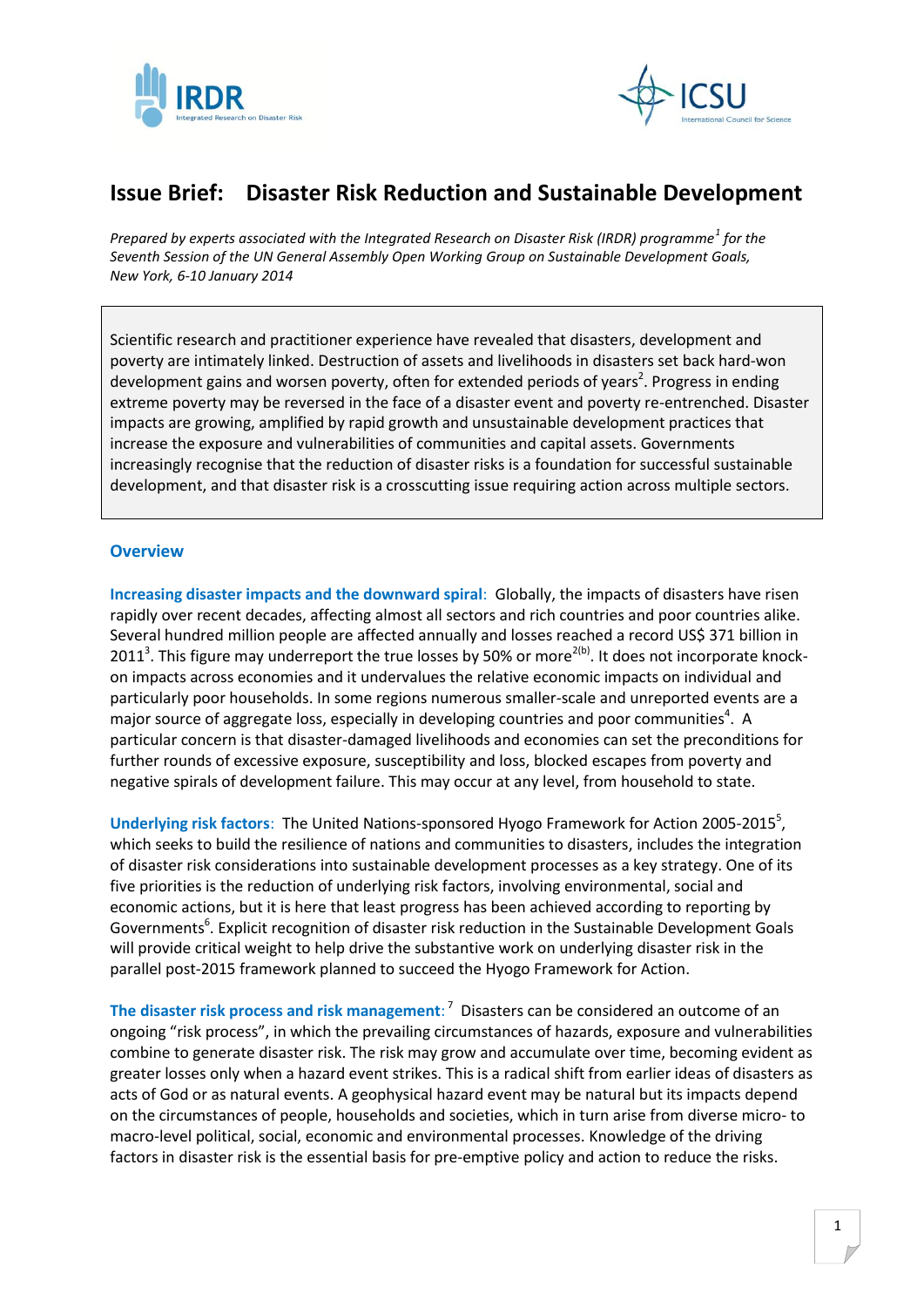Integrated approaches will improve outcomes and opportunities for both disaster risk reduction and sustainable development. A basic requirement in both cases is to systematically monitor disaster risk.

**Linkages with climate change**: It is well accepted that disaster risk reduction measures will play an important role in responding to the projected increases in weather- and climate-related hazards including sea-level rise.<sup>8</sup> Good management of today's existing risks is clearly the starting point for facing tomorrow's changed risks, whether from climate change, globalization or development. These three policy arenas share interests in monitoring changing risks, reducing exposure and vulnerability and advancing the transformation to resilience and sustainability.

**Targets and indicators:** High-level meetings have identified the need to address resilience and disaster risk reduction in the Sustainable Development Goals<sup>9</sup>. Targets and indicators work can draw on the experience gained in monitoring progress on the Hyogo Framework for Action. Various global and national databases are available for natural hazards, exposure and disaster losses, and research is advancing on measures of vulnerability and resilience (see final section).

## **Disasters and sustainable development**

**Disaster events undermine poverty eradication:** The livelihoods, productive economic activity and public capacities that keep poverty at bay are compromised when the underpinning assets and resources of households and countries are destroyed in disasters<sup>10</sup>. This can generate new poor as well as deepening existing poverty. For example, a study of 2454 municipalities for a five-year period showed significant impacts from disasters, with a 0.8% decrease in the Human Development Index in affected areas, similar to a two-year setback, and a 3.6% increase in extreme food poverty<sup>11</sup>.

**Disaster linked to unsustainable growth:** In 1998, Central America suffered massive losses associated with Hurricane Mitch, with thousands of deaths, millions of displaced people and estimated losses of about US\$ 6 billion. Studies<sup>12</sup> show that the impacts were particularly severe where the development model sought agricultural diversification and export-led growth but at the expense of floodplain exploitation, deforestation and soil degradation and reduced opportunities for small farmers. The social and economic processes involved rendered the environment, infrastructure and population exceptionally vulnerable to the hurricane. In this way, disaster risk was actively created through human action. Similar lessons have been learned in developed countries, for example as a result of major flood loss events in Europe and North America over recent decades.

**Disasters and inequality:** On average, disasters disproportionately affect women<sup>13</sup>, children, the aged and disabled. For example, a study of villages affected by the 2004 Indian Ocean tsunami<sup>14</sup> showed that the death rate was highest for young children and the elderly and was 40% higher for women than for men. These patterns are related to the prevailing social roles and expectations. Disadvantaged groups also are often excluded or not catered for in disaster response and recovery stages<sup>15</sup>. While disasters can thus amplify social exclusion, economic inequality and poverty, they also provide an opportunity, through risk reduction action and post-disaster recovery, to address such issues as part of the promotion of resilience and sustainable development.

**Magnified impacts for small developing countries:** The greatest absolute losses occur in larger and richer countries, but the greatest relative losses occur in small countries and particularly small island countries. In some years, the disaster losses can exceed the annual GDP. One study showed that 26 countries have an average annual economic impact of more than 1% of GDP, with seven countries above 2% GDP $^{16}$ . Most of these countries are small-island developing states or small coastal countries. Such high average impacts represent a serious drag on long-term development. The problem arises partly because hazard events such as a storm or earthquake may cover most of a small country leaving the remaining unaffected parts unable to internally fund the recovery.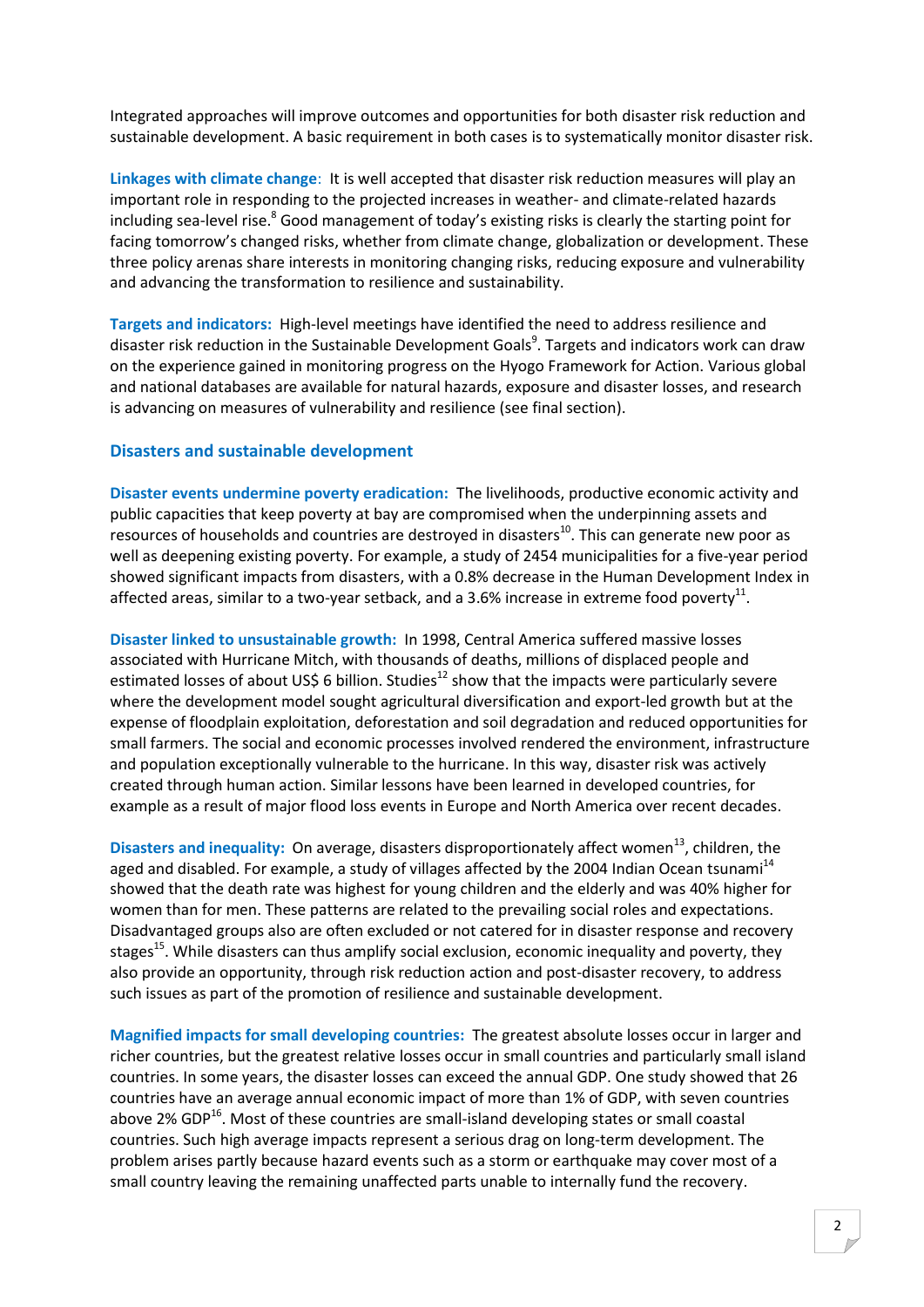**Disaster impacts on cities:** Cities are engines of economic development. Large cities exposed to cyclones and earthquakes will more than double their population by 2050 (from 680 million in 2000 to 1.5 billion in 2050). The resulting growth in exposure will need to be matched by substantial reductions in urban vulnerability if disaster losses are to be restrained in these cities as they grow. Cities struck by major hazards can take years to recover. An economics study of the 1995 Kobe earthquake<sup>17</sup> showed that in 2008, thirteen years after the event, the city's per capita GDP was lower by 12%. This impact is persistent, clearly observable, and attributable to the earthquake, and it occurred despite the relative wealth of the country and the considerable recovery support provided to the city. Another study<sup>18</sup> has estimated a nine-fold increase in the global risk of floods in large port cities between now and 2050, as a result of rapid population increases, economic growth, land subsidence and climate change, with a similar increase in losses, rising to US\$ 52 billion. The cost of required flood management for the 136 cities studied is estimated at around US\$ 50 billion per year.

**Globalisation and cascading risk**: Globalised systems involving highly interactive and optimised production give rise to large-scale vulnerabilities. In some countries, electricity failures arising from minor technical problems have cascaded to affect millions of people for several days. Imbalances in global grain supply and demand in 2008, precipitated by poor harvests in major grain production countries and market speculation led to a severe spike in food prices, with wheat prices rising to more than double the price of the previous five years. The impacts were mainly felt elsewhere, in poorer countries and communities, leading to food crises and urban food riots. The 2011 Tohoku earthquake and tsunami led to a cascade of power outages, radioactive pollution, closure of nuclear plants, reactivation of fossil fuel plants, and disruption of global industrial supply chains.

**Disaster impacts extend widely:** Disasters bring a range of indirect and secondary impacts in addition to the direct losses (mortality, injury, physical damage and economic loss). Individuals may suffer long term disability, psychological harm, degraded living circumstances, interrupted education, increased disease occurrence, loss of employment and relocation. Prolonged drought can lead to reduced nutrition and stunting. Expertise, skills and resources will be diverted from growth activities to recovery activities. Businesses and investment may fail and sectors may not reach their production targets and development targets. Government finances are often severely disrupted. A key lesson is that disaster risk is a systemic issue and must be managed on a system-wide basis.

**Economic impacts and hazard and development status:** A review of econometric literature<sup>19</sup> has shown that: (i) disasters have larger relative impacts on developing, than developed, countries; (ii) the nature of impact varies between types of hazard; (iii) climatological hazards have negative longterm economic impacts, particularly in lower-income countries; (iv) earthquakes may have positive long-term macroeconomic consequences for middle- and upper-income countries but negative consequences for lower-income states; and (v) severe disaster events do not have positive economic impacts under any circumstances. Indirect losses and secondary effects can increase sharply if postdisaster contraction and reallocation of government resources delay reconstruction and dampen the pace of capital accumulation. An alternative countercyclical response may be more cost-effective, by spurring recovery and reconstruction, and "building back better", with reduced risk and future losses.

Development opportunities involve risks:<sup>2(c)</sup> Taking on risks and proactively managing them is a natural element of development. This includes disaster risk, which is often associated with favourable economic assets such as fertile floodplains and volcanic soils and coastal zones. A key need is for shared action on risks which individuals or enterprises cannot handle alone. Governments have a critical role in managing systemic risks, providing an enabling environment, and channelling support to vulnerable groups. Measures to reduce damages from earthquakes, floods and tropical storms can have median benefit-cost ratios of 2 to 5, while the provision of earlier warnings of disasters in developing countries could yield estimated benefit-cost ratios of 4 to 36. By way of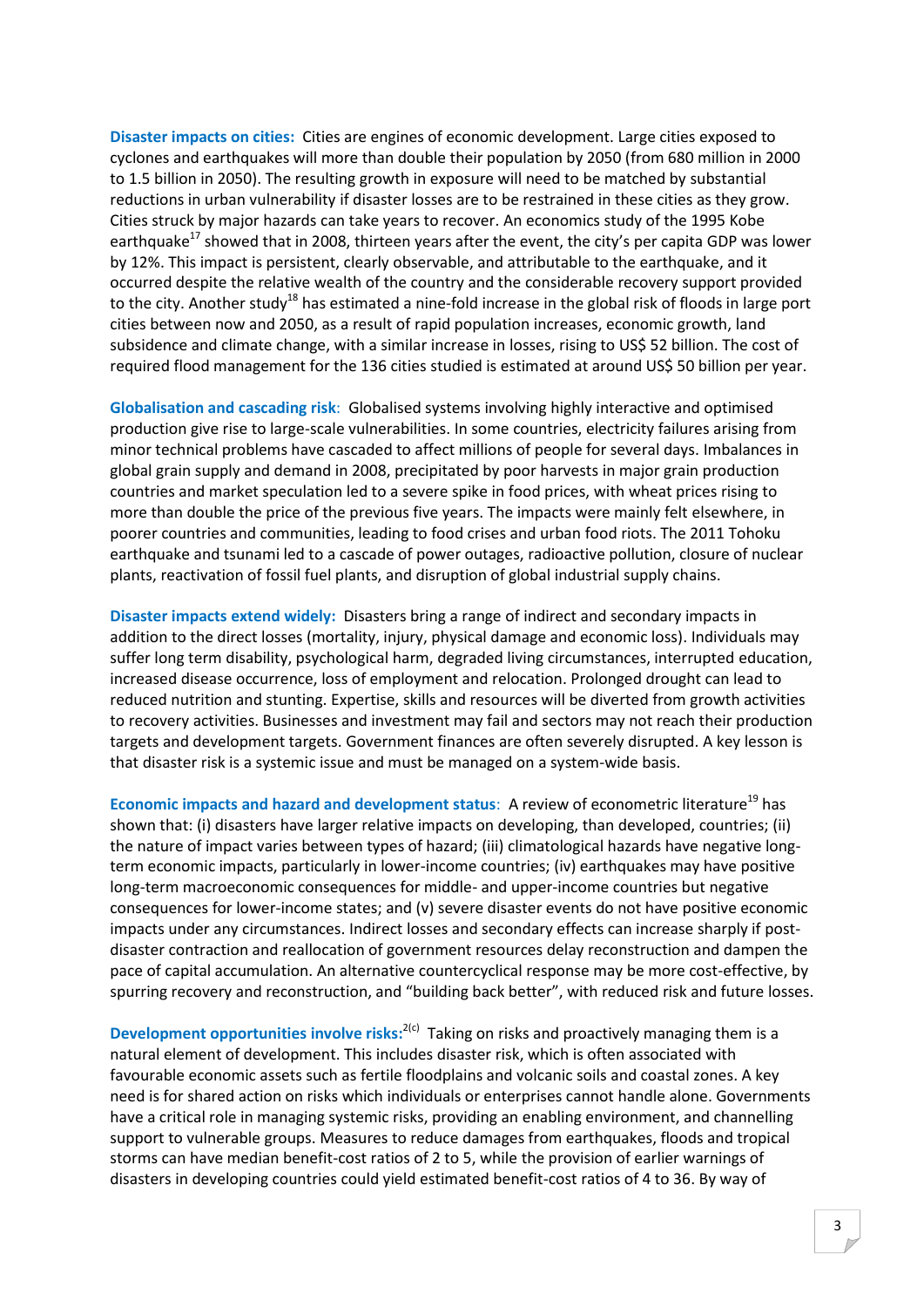example, a national system that provides flood warnings up to 10 days ahead to millions of Bangladesh villagers and supports community-level planning and household action to preserve assets and livelihoods generates 10-year savings of US\$ 40 for each dollar invested, according to one study.

**Private sector roles**: The private sector is responsible for 70 to 85 percent of all investment worldwide in new buildings, industry and small- to medium-size enterprises.<sup>2(b)</sup> The pursuit of shortterm gains can be a major factor in disaster risk generation, for example through inappropriate land use or building construction practices. Private sector enterprises are vulnerable to disasters not only through direct effects on plant, equipment and personnel but also through disruption of supporting infrastructure for inputs such as water and electricity and transportation to maintain supply chains and product distribution. When these lifelines are cut, costs rise, competitiveness and reputation suffer, and businesses may close or move elsewhere. The business sector is an important partner in systematic risk reduction action, alongside community and government sectors.

**Broad economic policy can reduce disaster risks:** One economics study<sup>16</sup> suggests that substantial reductions in risk could be achieved through relatively inexpensive interventions in broader policy settings, particularly in respect to information availability, the functioning of markets, the role of public infrastructure and the effectiveness of public institutions. Adequate funding of infrastructure, data gathering, basic services, early warning and evacuation systems will have high payoffs.

**Humanitarian intervention and resilience**: <sup>20</sup> Large sums are expended on international emergency assistance, approaching US\$ 12.4 billion in 2010. This is in effect a risk transfer mechanism, as it helps in smoothing the economic impacts on the affected communities, albeit at a very basic level. Only about 4.2% of official humanitarian aid was invested in disaster risk reduction between 2006 and 2010. However, more timely interventions and sustained multi-year support to risk management and resilience building can pay handsomely. In one case studied, resilience building activities over 20 years cost US\$ 21 billion less than the more common late humanitarian response. Good linkages between humanitarian relief, rehabilitation and reconstruction can lead to more sustainable, resilient and adaptive outcomes and avoid the common trap of re-creating the original risk profile.

## **Status of disaster-related goals, targets and indicators**

**Existing capabilities**: The risk process described in the Overview provides the basis for disasterrelated goals, targets and indicators. The key elements are: (i) the hazard profile; (ii) the exposure (of people and assets); (iii) the vulnerability of people and assets to hazards (including community and institutional capacities and the related concept of resilience); and (iv) the losses that occur, such as mortality, morbidity, livelihood and asset loss, social and macroeconomic impact, etc. The field relies on the physical, environmental and social sciences and relevant sector expertise.

**Links to the UN disaster reduction strategy**: The Hyogo Framework for Action has stimulated the development of reporting and databases. A process of national self-reporting has been put in place to monitor progress against measures of national achievement on the priorities and tasks<sup>6</sup>. Most of the measures address inputs and processes, rather than outcomes. The experience to date provides a valuable foundation for the consideration of disaster-related goals and targets in the Sustainable Development Goals process. A post-2015 successor arrangement to the Framework is being developed, in parallel with the Sustainable Development Goals process. Many United Nations member states have called for stronger targets and upgraded accountability in the new framework<sup>21</sup>.

**Expert workshop**: A meeting of experts on disaster targets and indicators in July 2013 reviewed options for supporting the Sustainable Development Goals process<sup>22</sup>. The meeting welcomed the target proposed by the High-Level Panel<sup>9(c)</sup> to "build resilience and reduce deaths from natural disasters by x%" and its positioning within the goal to "end poverty." It also welcomed several other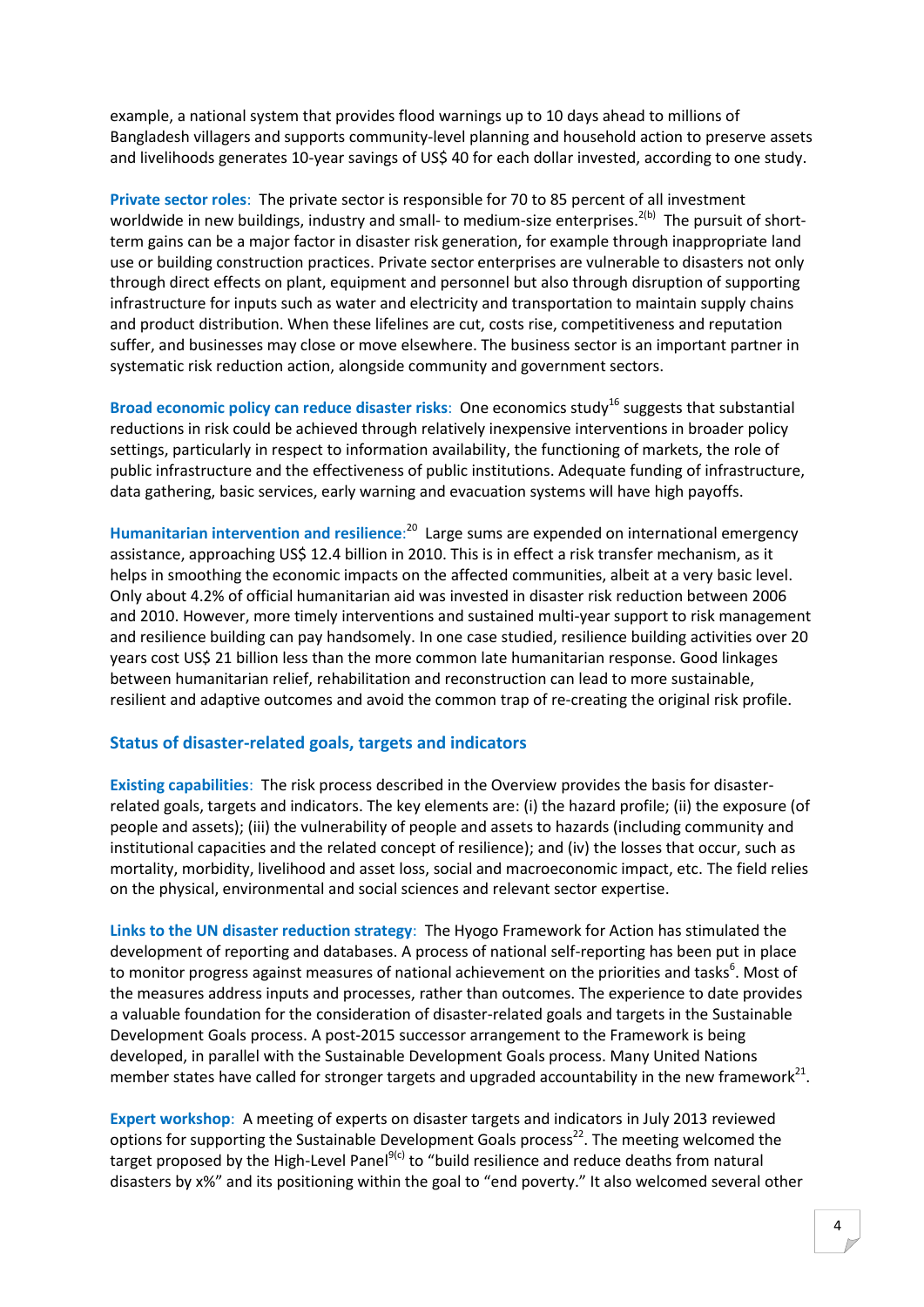Panel-proposed targets that aim at increased resilience. The group reviewed a number of disasterrelated indicators, and concluded that a range of indicator types should be pursued, including outcome indicators where possible, but also process indicators and input indicators.

**Hazards, exposure and losses**: Data gathering, historical databases and data modelling for hazards, exposure and losses are relatively well developed $^{23}$  and can readily support indicator development, although the spatial scale rarely reaches down to community level. Hazard modelling is most developed and can be combined with population and asset data to form maps and indexes of exposure. However, disaster loss databases lack consistency in what they measure and in their geographic coverage. Consideration could be given to more informative indicators of disaster loss, such as working days lost, days of school closure, price of seasonal produce, etc.

Vulnerability and resilience:<sup>24</sup> Vulnerability and resilience are widely used concept, albeit with varied interpretations and with limited systematic collection of data. However, with improved data systems at local and national levels there is good scope to generate data sets and indicators, and to measure long-term changes. Both can be represented by surrogates such as household income or community-level capacities. The establishment of vulnerability lines alongside poverty lines is a possibility. Observation and indexing of vulnerability (and associated capacity) is most developed at the community level, but there also exist a number of national and global tools, as well as some common frameworks. Indexes of relative vulnerability, expressed as the proportion of people or assets exposed to hazard types that suffer harm from events (e.g. mortality, homelessness, livelihood loss), or that benefit from protective capacities (e.g. early warnings, building codes, insurance), are simple to generate and communicate. Specific targets for vulnerability reduction and adaptation to extreme events also need to be defined to monitor progress.

**Risk measures are least developed**: Risk requires the integration of hazard, exposure, vulnerability and capacity, and while this is difficult, models do exist. Risk management capability is also captured in some models but this relies on self-reporting by country officials. Comparative analysis and analyses of over time within a single unit are possible. Progress in the management and reduction of risk can only be demonstrated from data and longitudinal studies that span a decade or more.

**Indicators of disaster risk reduction action**: These include measures of public commitment, such as the availability and effective application of legislation, the level or proportion of annual government spending allocated to disaster risk reduction, and the integration of disaster risk assessment into private sector development projects. Though simple in concept, their implementation requires considerable effort and cooperation among countries and between different administrative levels.

**Uncertainty of loss events**: A particular challenge for the application and communication of disasterrelated indicators lies in the high variability of many hazards. In particular, the losses during a year may be substantial, despite major risk reduction efforts, or conversely may be minimal despite high risks and small efforts. This means that monitoring progress on disaster risk reduction cannot rely solely on direct disaster loss information, and that a variety of indicators are necessary to track exposure, vulnerability, risk and risk reduction actions.

 $1$  The IRDR is jointly sponsored by the International Council for Science (ICSU), the International Social Science Council (ISSC) and the UN Secretariat of the International Strategy for Disaster Reduction (UNISDR). Contributors to this Issue Brief: Mark Pelling (leader), Reid Basher (editor), Joern Birkmann, Susan Cutter, Bina Desai, SHM Fakhruddin, Ferruccio Ferrugini, Tom Mitchell, Tony Oliver-Smith, John Rees, Kuniyoshi Takeuchi. For further information on IRDR see [http://www.irdrinternational.org](http://www.irdrinternational.org/)<br><sup>2</sup> (a) UNESCAP, 2012. *Asia Pacific Disaster Report 2012: Reducing Vulnerability and Exposure to Disasters*. UN

Economic and Social Commission for Asia and the Pacific, Bangkok. See also *Asia Pacific Disaster Report 2010: Protecting Development Gains.* (b) UNISDR, 2013. *Global Assessment Report on Disaster Risk Reduction 2013*.